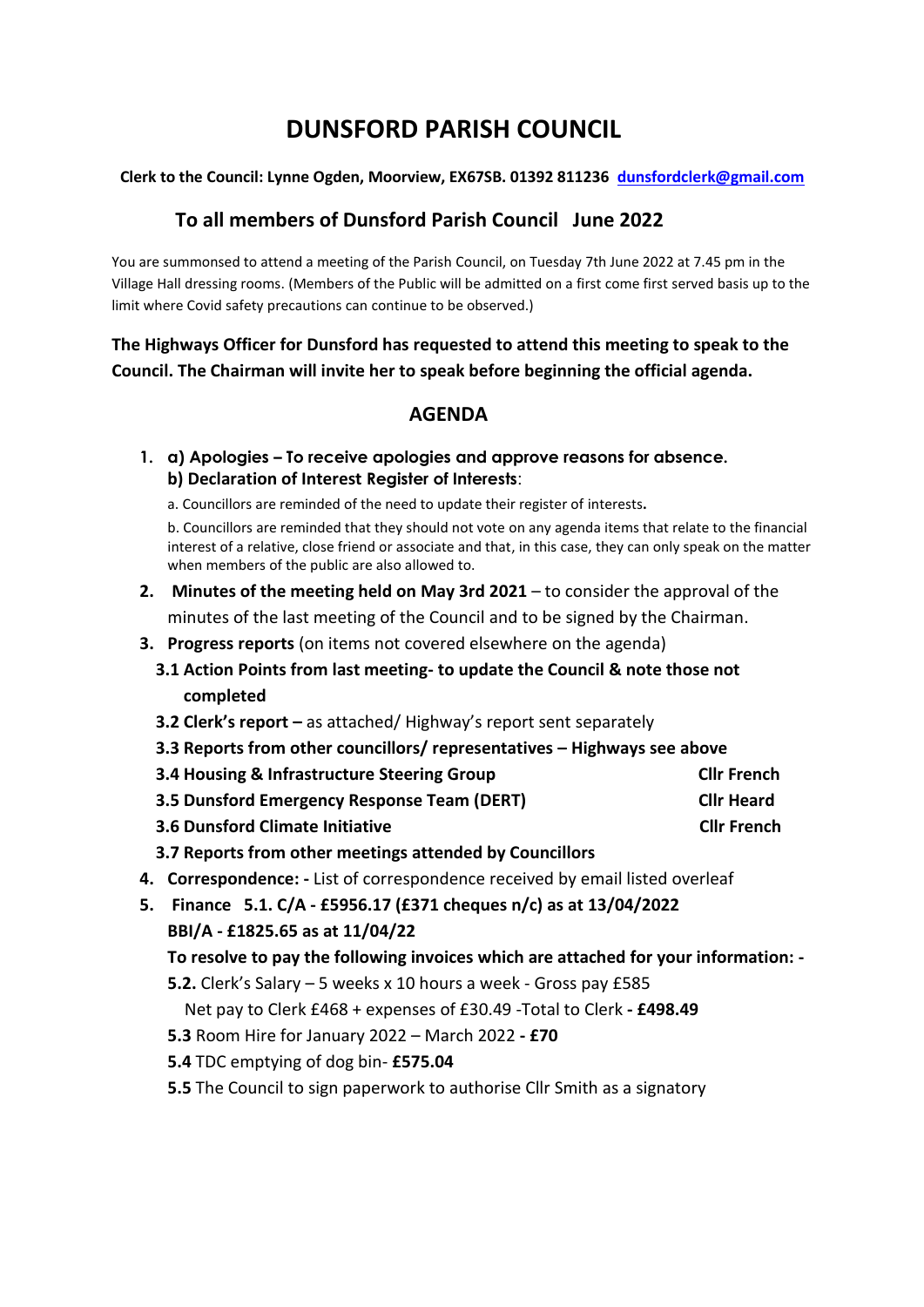**6. Village Green** – a) Monthly report b) shelter for bins c) ROSPA Inspection to discuss points raised and decide on actions needed d) Damaged fence – Cllr Matthews to report back on site meeting held and the Council to decide on the way forward. **Cllr Matthews**

 **7. Planning: - Applications 7.1 – Dartmoor National Park – 0168/22 Southleigh, Dunsford –** proposed siting of a mobile home to be used as an annexe for purposes incidental to the enjoyment of the dwelling house**. 7.2 Dartmoor National Park – 0186/22 Dunsford reservoir, Fulford Lane, Dunsford** – The reuse of an existing building to provide one domestic dwelling. **Decisions 7.3 – Teignbridge -22/00705/NPA – Reedy Meadow Nursery, Dunsford** – Change of use of agricultural building to a dwelling - **Grant of request of prior approval**

 **8. Platinum Jubilee Celebrations (June 2022) –** Review of events. **Cllr Morris**

 **9. Policy Review** - To continue reviewing and adopting updated Standing Orders sections 7,9 and 10. **All Cllrs/Clerk**

 **10. Lengthsman** – a reminder that work will be carried out at Butt's Pond area this month. Cllr Smallridge will liaise with the Lengthsman about this. **Cllrs Matthews, Smallridge and Gardner/Clerk** 

 **11. Three Parish meeting –** July 19th 2022 – Numbers received so far are: - Bridford 5 (1 is vegetarian). The Council to discuss, allocate tasks and topics to be discussed. **All Council/Clerk**

 **12**. **General noticeboards** – repair/renovation – ideas to be discussed. Cllrs are reminded that the old Council noticeboards are still being stored in the Church and may be of use.

**13. Designated area for memory plaques to be placed –** Council to discuss. **Cllr Smith** 

**14. Village Hall – Council representative. All Cllrs**

 **15. Matters brought forward by the Chairman** (**for information only /possible addition to next month's agenda) including: - a)** Any pressing Highways issues for Clerk to pass on to Highway's contact b) Road closure  $9^{th}$  June –  $13^{th}$  June 2022 B3193 for stud and line reinstatement.

#### **16. Date of next meeting – 5 th July 2022 in the Village Hall Dressing Rooms**

Signed Lynne Ogden Clerk to Dunsford Parish Council 30<sup>th</sup> May 2022